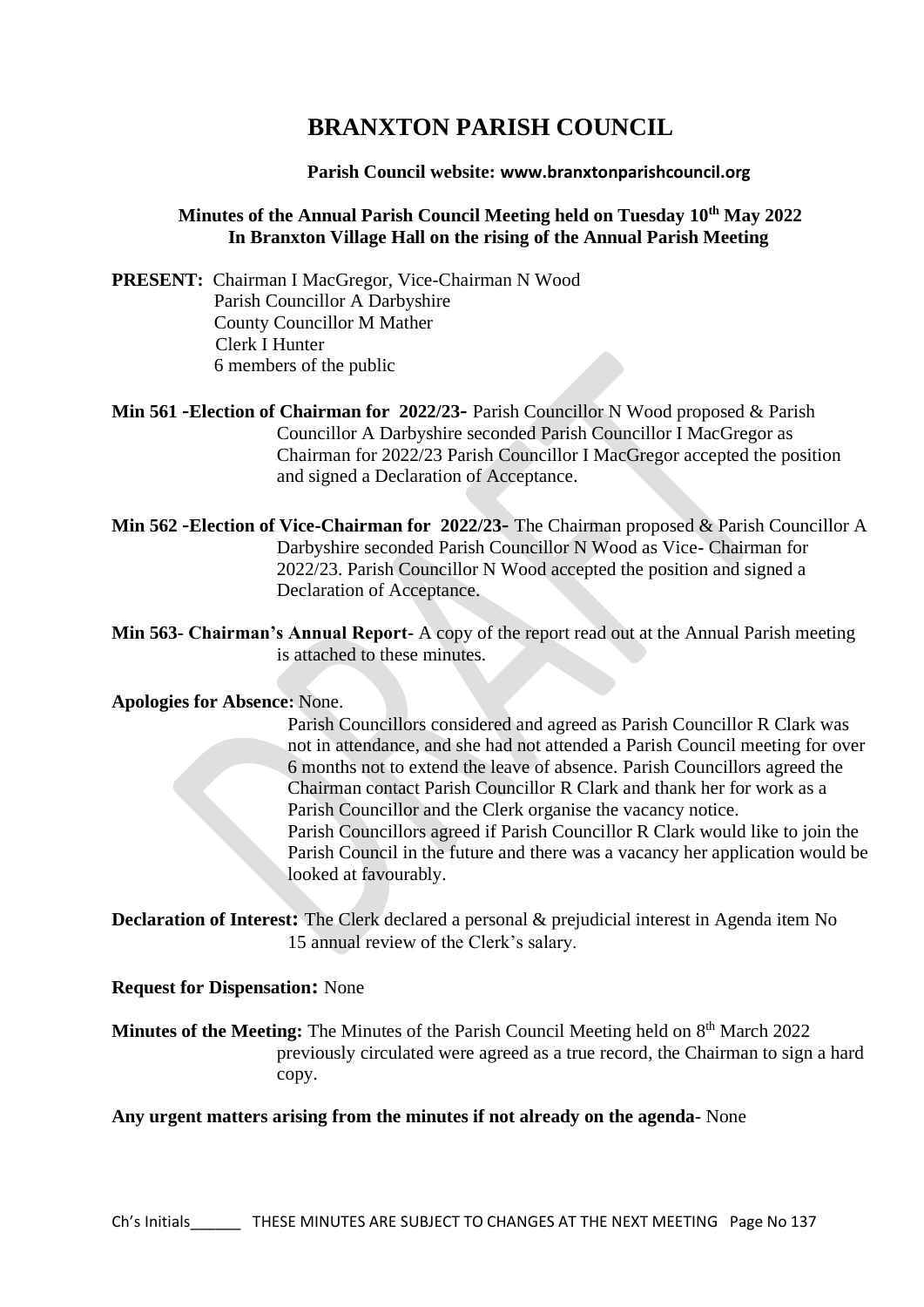# **Min 564- Parish Council Policies**

- Parish Councillors agreed to adopt the previously circulated Code of Conduct.
- Parish Councillors undertook the annual review of the Standing Orders and agreed to adopt the NALC Model Standing Orders 2018 for England (Revised 2020) version.
- Parish Councillors undertook the annual review of the Parish Council's Complaints Procedure and agreed to adopt it.

# **Min 565-Parish Council vacancy**

- Parish Councillors received the resignation of Parish Councillor M Symonds
- Parish Councillors ratified the display of the vacancy notice.
- Parish Councillors agreed to now co-opt to fill the Parish Councillor vacancy.

#### **Min 566- Community Police –** No report received.

**Min 567- County Councill report-** County Councillor M Mather gave the following verbal update: I congratulate the Chairman for another year in office.

I have enjoyed working with Parish Councils over the last year.

Raising funds for defibrillators is important.

 During Covid- 19 Branxton Parish Council were the only Parish in Wooler ward to ask for Age Uk packs for children.

Following storm Arwen there will be a Community Resilience workshop on 18<sup>th</sup> May at 6pm to start the preparation for any future incidents.

We are looking at setting up local hubs as points of contact for residents, during emergencies to provide local support. Northumberland County Council are looking to keep the pressure on Northern Power & Scottish Power to provide valid updates during any emergency.

There is a delay in replacing the damaged barrier as it is not a standard fit, the parts have been ordered and will be installed as soon as they are delivered.

There has been fly tipping which still has not been removed, I will chase up. Please report any fly tipping to Northumberland County Council or the police and gather as much information as possible as this can be used to help trace the culprit.

The 2 Dr's surgeries in Wooler are amalgamating, which should hopefully be of a benefit to the community, so far, I have received positive feedback.

The Berwick Partnership is looking into the future education provision for children within the partnership, which includes Branxton Parish, this is a chance of a lifetime, and we need to work together to get it right for the whole of the education provision. Please can everybody feed into the process.

Communities Together are working with Newcastle University on the digital noticeboard project, which will provide local digital noticeboards, these will be able to be used in both an emergency with up-to-date information uploaded from a central point as well as possibly Parish Councils and Village Halls uploading local information etc. It is hoped the noticeboards will run via wi-fi. There, will be a need to investigate a source of funding for the project.

#### **Min 568- Annual Governance and Accountability Return for 2021/22**

- Parish Councillors noted that no actions were raised from the report of the Internal Auditor
- Parish Councillors completed and approved the Annual Governance Statement
- Parish Councillors approved the draft Annual Accounts for 2021/22

Ch's Initials\_\_\_\_\_\_ THESE MINUTES ARE SUBJECT TO CHANGES AT THE NEXT MEETING Page No 138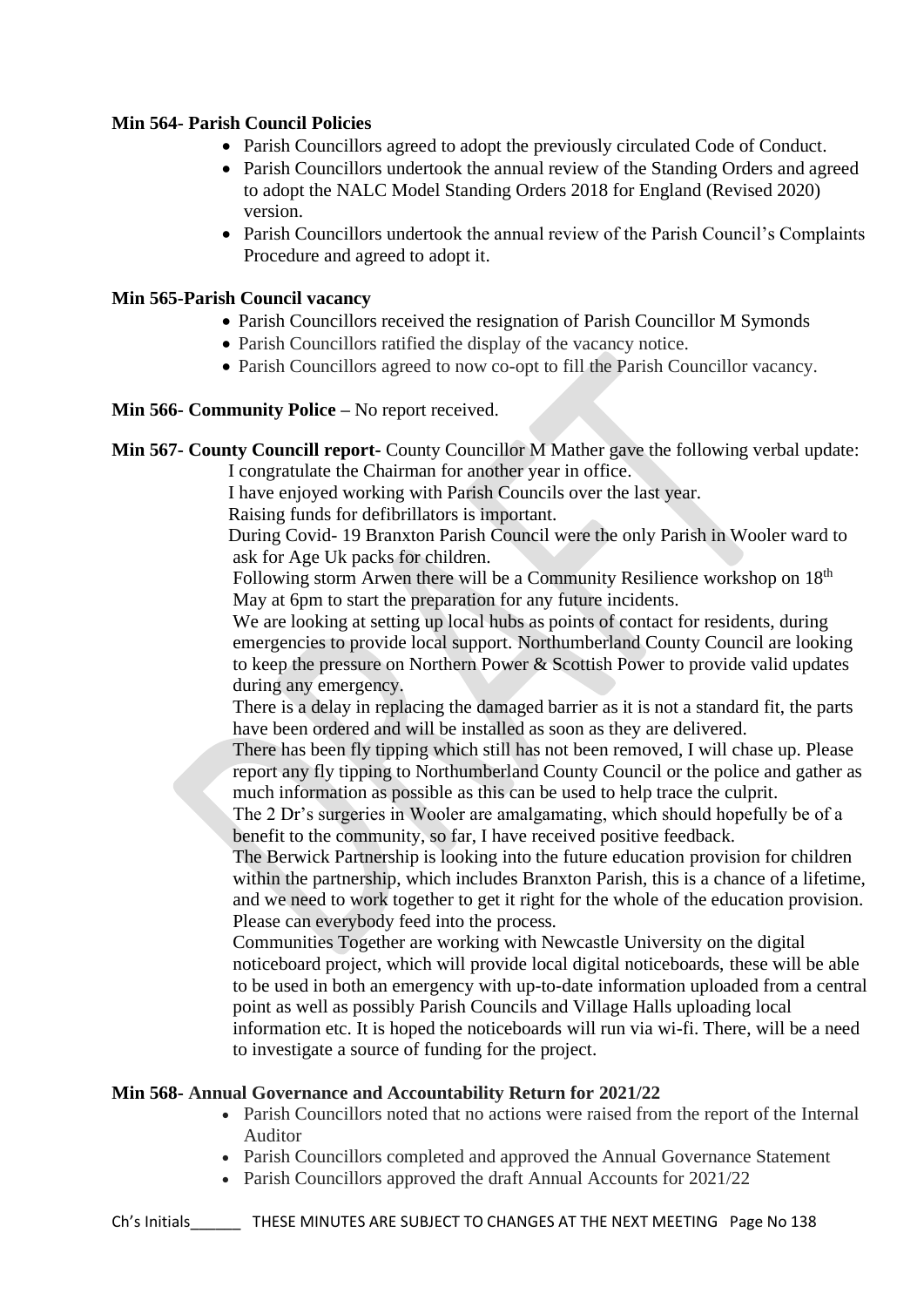- Parish Councillors approved the Accounting Statement and Explanation of Variances
- Parish Councillors approved the completion of the Certification of Exemption.
- Parish Councillors agreed to pay the Internal Auditor £20 for undertaking the Internal Audit.
- The Clerk agreed to place copies of the Annual Audit and accounts on the Parish Council website.

#### **Min 569- Platinum Jubilee-**

- Parish Councillors ratified the purchase of memento mugs
- Parish Councillors agreed the reimbursement of £105.80 to the Chairman for 20 memento mugs.

#### **Min 570- Clerk's Salary Annual review**

- Parish Councillors considered the previously circulated NALC 2021/22 National Pay scales for the Clerk (SCP 16), which came into effect as of  $1<sup>st</sup>$  April 2021.
- Parish Councillors agreed the additional payment of 39.5 hours @ 22p per hr to cover the hours already paid since  $1<sup>st</sup>$  April 2021.
- **Min 571- Bus Service/ Bus Shelter-** The Chairman reported that the bus service had been covered at the Annual Parish meeting. The Chairman suggested that the bus shelter could be more of a feature in the village. A resident raised concerns about the school bus stopping at the opposite side of the road to the bus shelter. County Councillor M Mather agreed to look in this as well as the option of installing a painted yellow box on the road.
- **Min 572- Request for donation-** Parish Councillors considered the request received from The Fourum newsletter and agreed that the Parish Council support production of The Fourum newsletter, however at the present time the Parish Council is not in a position to provide any financial support. Parish Councillors agreed personal donations from any resident could be made direct to The Fourum newsletter, as well as residents can hand ink cartridges into The Lavender Tearooms at Etal.

#### **Min 573- Financial Statement-**

• Bank of Scotland Account £756.92 Includes £148.88 for defibrillator

#### **Min 574- Accounts for Payment –**

- E I Hunter  $\pm 156.81$  Clerk's Salary 14.75 hours @ £12.70 per hour + back pay
- HMRC  $\qquad \qquad \text{\pounds} \quad 39.20 \qquad \text{\pounds } \text{PAYE}$
- I MacGregor  $\pm 105.80$  20 Platinum jubilee mugs
- 
- 
- NALC £ 55.16 Annual subscription • ICO  $\pm$  35.00 Annual Data Protection fee D/D
- E Rathbone  $\qquad \qquad \text{£} \quad 20.00 \qquad \text{Internal Auditor}$
- Ch's Initials\_\_\_\_\_\_ THESE MINUTES ARE SUBJECT TO CHANGES AT THE NEXT MEETING Page No 139